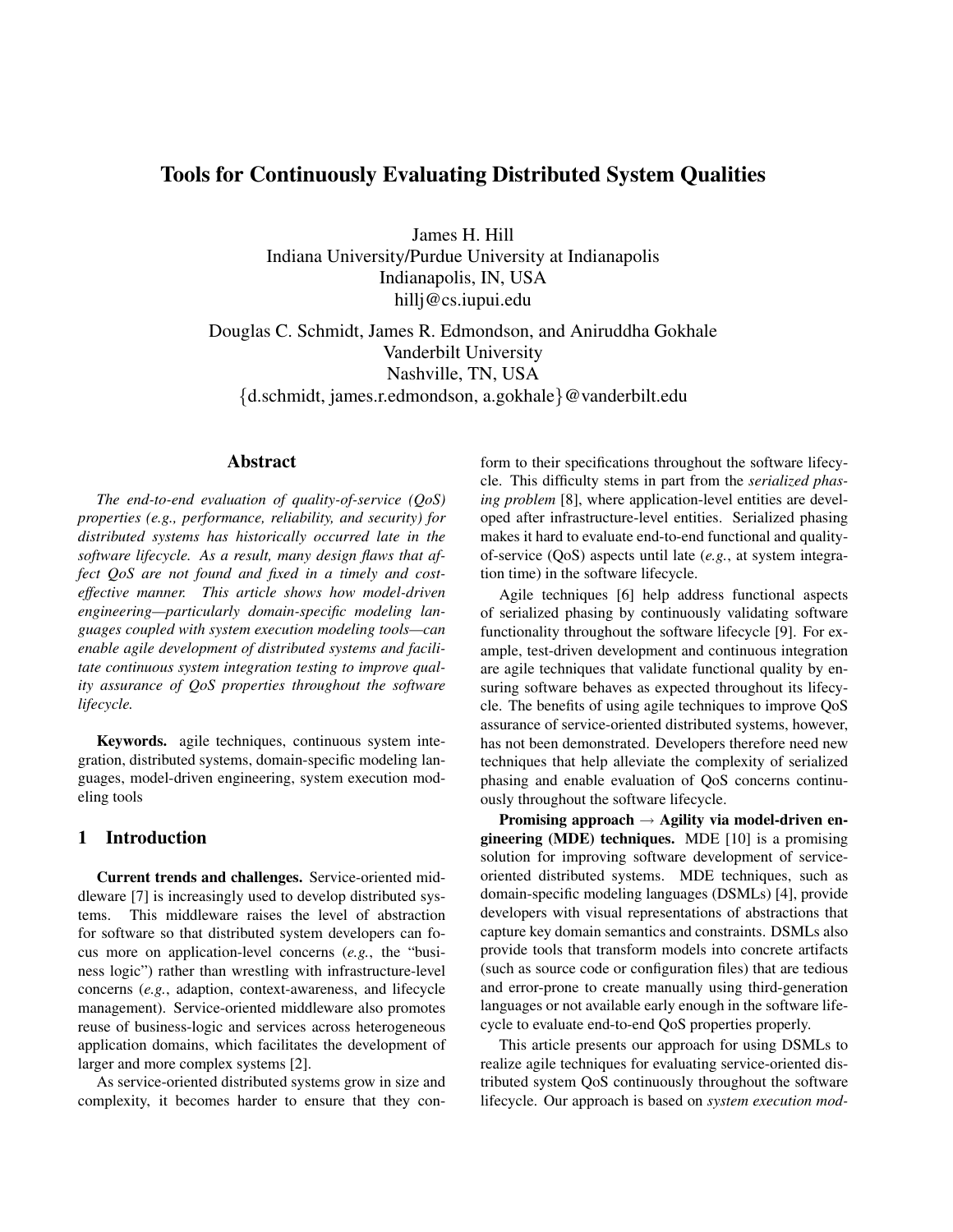*eling* methods and tools [11] that enable developers to conduct the following agile quality assurance process:

- 1. Rapidly model *behavior and workload* of the distributed system being developed, independent of its programming language or *target environment* (*e.g.*, the underlying networks, operating system(s), and middleware platform(s);
- 2. Synthesize a customized *test system* from models, including representative source code for the behavior and workload models and project/workspace files necessary to build the test system in its target environment;
- 3. Execute the synthesized test system on a representative *target environment testbed* to produce realistic empirical results at scale; and
- 4. Analyze the test system's QoS in the context of domain-specific constraints (such as scalability or endto-end response time of synthesized test applications) to identify performance anti-patterns [11], which are common system design mistakes that degrade QoS.

We have realized such agile techniques in an opensource tool called CUTS (www.cs.iupui.edu/CUTS), which is a language-, operating system-, and middlewareindependent DSML-based system execution modeling tool for service-oriented distributed systems.

The remainder of this article uses CUTS as a case study to qualitatively and quantitatively evaluates how DSML-based system execution modeling tools can support lightweight and adaptable software development and QoS assurance processes. Developers can use these tools to quickly pinpoint performance bottlenecks and other QoS concerns throughout the lifecycle, rather than wrestling with low-level test implementations written in third-generation languages.

# 2 Assuring QoS in Service-Oriented Distributed Systems

This section describes how the following CUTS DSMLs provide key capabilities needed to assure QoS in serviceoriented distributed systems:

- the *Component Behavior Modeling Language* (CBML) DSML, which is used to model component behavior (see Section 2.1);
- the *Workload Modeling Language* (WML) DSML, which is used to model component workload (see Section 2.2); and
- the *Understanding Non-functional Intentions via Testing and Experimentation* (UNITE) DSML, which is

use to specify QoS unit tests for performance analysis in distributed systems (see Section 2.3).

Figure 1 shows how CUTS's DSMLs map to the agile QoS assurance process described in Section 1. To focus the dis-



**Figure 1. CUTS workflow and domainspecific modeling languages.**

cussion, we describe how these CUTS DSMLs and their agile techniques are applied to the QED project described in Sidebar 1.

## Sidebar 1: Overview of the QED Project

The *QoS-Enabled Dissemination* (QED) project [5] is a large-scale, multi-team collaborative project that focuses on QoS-enabled service-oriented infrastructure and applications in the *Global Information Grid* (GIG) [1]. The GIG middleware must provide dependable and timely communication to applications and end-user scenarios that operate within dynamically changing conditions and environments, such as wireless ad-hoc networks and/or bandwidth and resource-constrained situations. The QED middleware enhancements for the GIG therefore provide timely delivery of information needed by users in mobile scenarios, tailoring and prioritizing information based on mission needs and importance, and operating in a manner that is robust to failures and intermittent communications.

## 2.1 Capability 1: Capturing Behavior and Workload

Service-oriented distributed systems are typically reactive and respond to inputs, such as events or remote method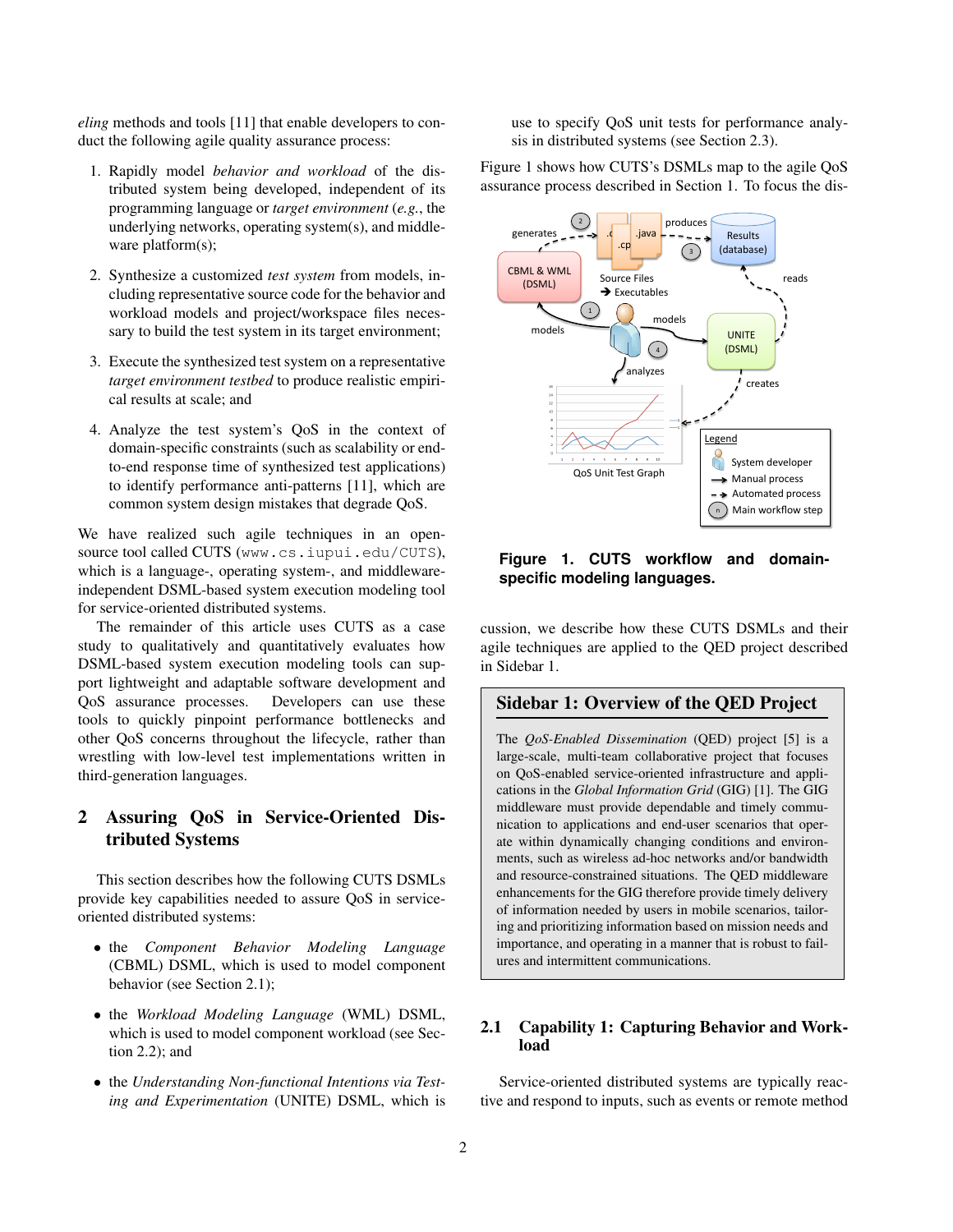invocations. The behavior and workload for such systems is analogous to a sequence of actions that cause sideeffects, such as changing the value of a variable, querying a database, or generating output events. DSML-based system execution modeling tools must therefore capture these properties to provide a lightweight adaptive process to model behavior and workload rapidly. These tools must also use intuitive domain-specific abstractions rather than manually implementing distributed systems using tedious and errorprone third-generation programming languages.

We have realized this capability in CUTS by providing two DSMLs called the *Component Behavior Modeling Language (CBML)* and the *Workload Modeling Language (WML)* (step 1 in Figure 1) that simplify modeling behavior and workload, respectively. Developers use CBML to define the behavior of a component, which is software that encapsulates common services for individual entities of a service-oriented distributed system using action-to-state sequence diagrams. Likewise, WML is used characterize component workload by parameterizing actions in CBML, *e.g.*, by setting their values.

In CBML, *actions* represent operations (such as an application component receiving/sending an event or querying a database) and *states* represent the current value of the systems variables. Each action can also cause an *effect* that may cause a component's state to change (such as incrementing a component's event counter variable). In WML, *workload generators (workers)* represent objects (such as C++ or Java classes) that perform predefined behavior and *worker actions* represent object methods, *i.e.*, the predefined behavior.

Figure 2 shows a partial behavior and workload model for a multistage workflow application component used to evaluate QED's QoS (see Section 3). In this figure, the be-





havior and workload of the receiveTarget event begins with an *input action* (*i.e.*, the leftmost square). After the initial input action, a sequence of *actions* (such as logMessage) and *states* define the behavior. The component has a worker named logger, which reports userdefined information about the component in the format described in Section 2.3.

Since QED developers model behavior and workload us-

ing DSMLs, they can easily adapt their models to test different scenarios, such as changes in QED's specification or evaluating different QoS concerns (see Section 3.1). For example, if QED developers need to add new behavior and workload to log more/less information about the system, updating existing CBML and WML models is straightforward. Moreover, DSMLs shield developers from wrestling with low-level infrastructure details, which can be timeconsuming and error-prone.

#### 2.2 Capability 2: Generating Realistic Data

Assuring service-oriented distributed systems QoS requires generating realistic data and results, such as the service time of components, continuously throughout the software lifecycle. DSML-based system execution modeling tools should therefore produce realistic results and feedback throughout the software lifecycle. We have realized this capability in CUTS by leveraging model interpreters to autogenerate *faux* application components based on the constructed behavior and workload models (see Section 2.1). These generated *faux* components conform to the interfaces of the actual components being developed. This conformance enables the incremental replacement of *faux* components as development evolves—thereby enabling continuous system integration and evaluation of QoS throughout the software lifecycle.

After QED developers use CBML and WML to model the behavior and workload of components in the multistage workflow application (step 1 in Figure 1), they use CUTS model interpreters to generate source code customized for their target environment (step 2 in Figure 1). Listing 1 shows a portion of the Java source code for the multistage workflow model in Figure 2.

```
1 void receive Target (Target Event ev) {
2 try {
3 / / e f f e c t : u p d at e t h e e v e ntC o u nt
4 + eventCount;
5
6 if (eventCount % publishRate == 0) {
7 / / g e n e r a t e l o g me s s a ge
8 this . logger _ . logMessage (LM_INFO)
9 instanceName + ": Event " + eventCount +
10 ": Received a TargetMio at " +
11 System.currentTimeMillis ());
12
13 // create new event for publishing
14 JbiEvent \langleAuthorizationType > ev_1_ =
15 new JbiEvent <AuthorizationType> (
16 Authorization Type. class);
17
18 \, ev_1_. set Payload (1024);19 ev<sub>-1-</sub>.setMetadata (/* metadata */);
20
21 / / p u b l i s h e v e n t t o GIG
```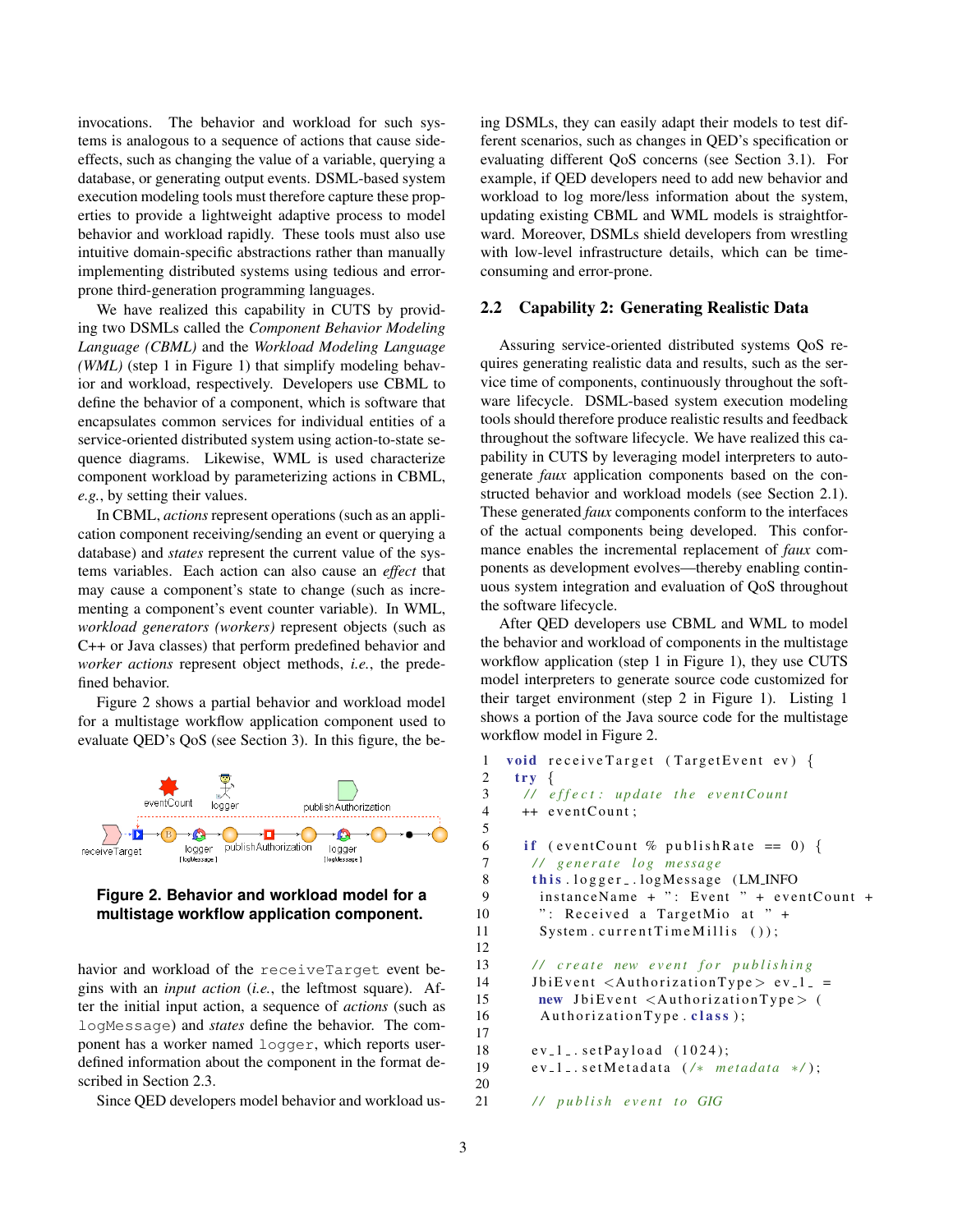```
22 this . publish Authorization _.
23 publishData (ev_1);
24
25 / / g e n e r a t e l o g me s s a ge
26 this . logger _ . logMessage (/* message */);
27 }
28 }
29 catch (Exception e) \{30 e. print Stack Trace ();
31 }
32 }
```
## **Listing 1. Portion of auto-generated source code for a multistage workflow application component.**

By using DSML-based system execution modeling tools and model interpreters, QED developers can implement a complete test system and evaluate QoS rapidly. Since CBML and WML are language-, OS-, and middlewareindependent, moreover, existing models can scale and adapt (see Section 3.2) to different environments. For example, the multistage workflow application uses the CUTS interpreter for the Java-based QED middleware. If QED developers want to generate source code for different environments (such as Microsoft.NET or the OMG Data Distribution Service), the their existing models can remain unchanged and the model interpreters adapt as needed. This typically involves defining mapping functions from CBM-L/WML to the target architecture, and manually implementing them in the CUTS model interpreter.

## 2.3 Capability 3: Collecting and Analyzing Distributed System Data

Collecting and analyzing QoS metrics in serviceoriented distributed systems is hard since the data to collect and analyze often changes over time. System structure may also change over the lifecycle (*e.g.*, by altering a component's interface, increasing the number of replicated components, or modifying system deployments by add/removing connections between components), which can affect how data is analyzed. Data collection and analysis techniques must therefore adapt to the volatility in service-oriented distributed systems.

We have realized this capability in CUTS using the *Understanding Non-Functional Intentions via Testing and Experimentation (UNITE)* DSML to analyze end-to-end QoS independent of data and system complexity using system execution traces generated during a test run (step 4 in Figure 1). Developers use UNITE to define QoS unit tests, which include:

- a set of *log formats* that identify data to extract from system execution traces (such as the event count in the log message from the logMessage action in Figure 2 and line 8 in Listing 1), which allows UNITE to adapt to many variants of the same log format when extracting data for QoS metrics;
- a set of *causal relations* that specify the order of occurrence for each log format in the system execution trace, which allows UNITE to correlate and evaluate distributed data irrespective of system structure and complexity; and
- a user-defined *evaluation function* f (such as the endto-end response time of multistage workflow application based on variables in log formats for extracting data), which allows UNITE to adapt evaluation of complex QoS metrics without *a priori* knowledge of data complexity and system complexity.

Developers can also define (1) an *aggregation function*, such as  $SUM(f)$  and  $AVG(f)$ , that combines multiple occurrences of a result and (2) a *grouping criteria* that partitions results into sets before aggregation. By removing the aggregation function, developers can view the data trend of the QoS unit test throughout the system's execution in its target environment.

Listing 1 highlights two different log messages (line 8 and line 26) generated by a multistage workflow application component. Likewise, Figure 3 shows the corresponding UNITE specification for locating the log messages generated in Listing 1, which helps evaluate QED QoS (see Section 3). Equation 1 shows a simple equation for calcu-



### **Figure 3. Partial UNITE specification for multistage workflow application QoS unit test.**

lating average service time based on the partial specification in Figure 3.

$$
f = AVG(LF_2.sendTime - LF_1.recvTime)
$$
 (1)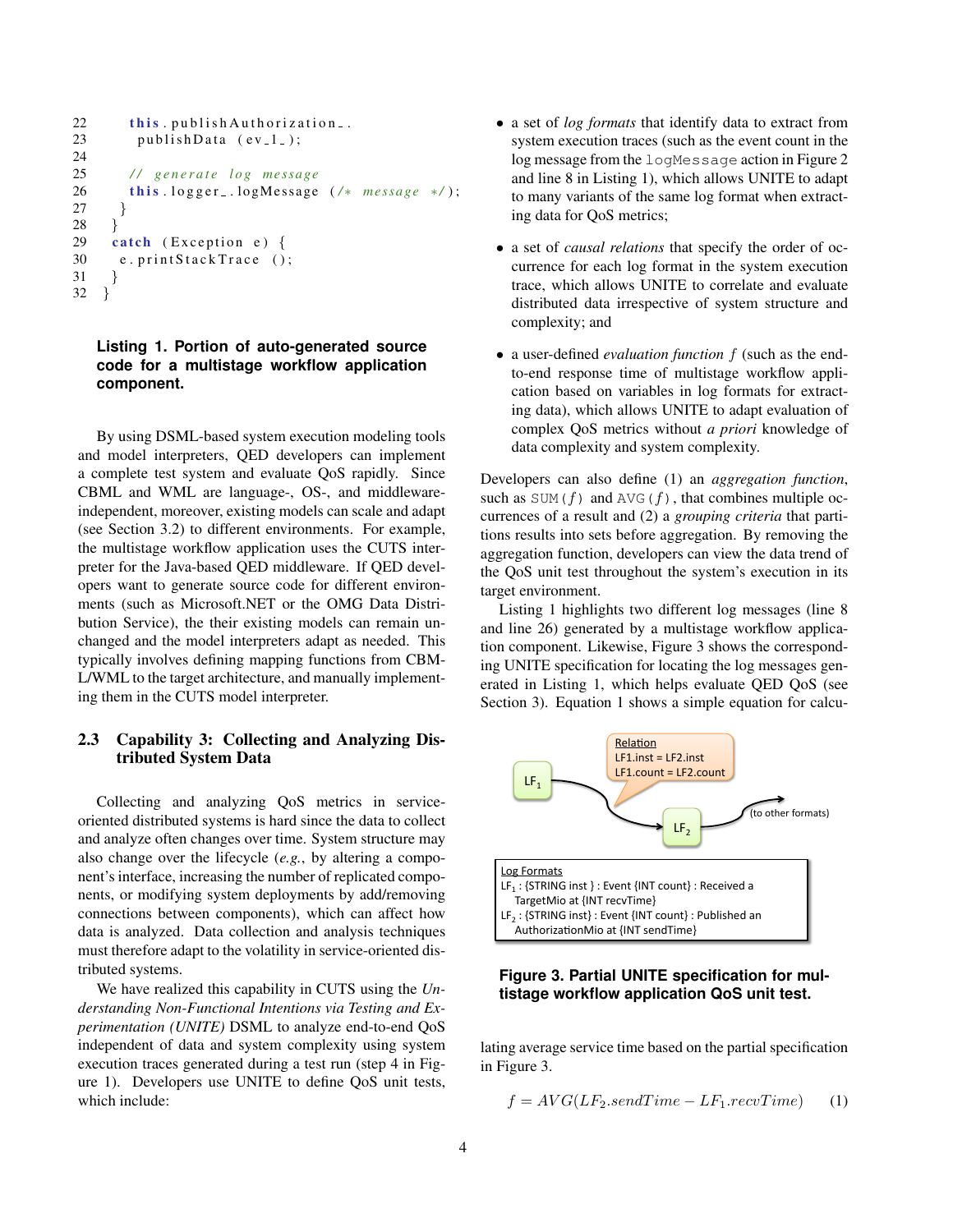UNITE provides QED developers with a lightweight technique to assure QoS by automatically extracting metrics of interest from system traces. Moreover, UNITE does not require QED developers to understand distributed system composition when analyzing extracted data. For example, if QED developers increase the number of components in the multistage workflow application or want to extract more/less data from system traces, UNITE can adapt to such scenarios (see Section 3.2).

# 3 Evaluating Agile Techniques for QoS Assurance

This section presents the results of an experiment that applied CUTS's DSMLs to the multistage workflow application, which is a representative application that runs atop the GIG middleware, to evaluate the QoS of the QED and GIG middleware. The multistage workflow application consists of six different component stages, each represented by a rectangular object shown in Figure 4. The lines con-



**Figure 4. Structural model of the multistage workflow application.**

necting each component represent a communication channel passing through the QED middleware and GIG infrastructure. Each application component contains a CUTS behavior and workload model (see Section 2.1) that stresses different parts of the QED and GIG middleware by increasing network traffic at controlled intervals. Each component also contains actions that log metrics for UNITE (see Section 2.3) to analyze QED and GIG middleware performance. Finally, the experiments described below were run in a representative target environment testbed at ISISlab (www.isislab.vanderbilt.edu).

### 3.1 Baselining the GIG Middleware

The response time of the GIG middleware, *i.e.*, one-way latency for sending/receiving events between 2 components, is important because it helps determine the existing QoS capabilities of the GIG middleware and where the QED middleware can improve QoS relative to the GIG middleware baseline. In [3] we conducted experiments that measured the response time of events published by components in the multistage workflow application using the baseline GIG middleware, *i.e.*, before integrating QED capabilities.

QED developers were also concerned about scalability since it affects the GIG middleware's data capacity while ensuring timely and reliable communication. It is also another area where QED can improve QoS relative to the baseline GIG middleware. We therefore conducted scalability tests on the baseline GIG middleware using a client/server application model that contains fewer components than the multistage workflow application in Figure 4.

Figure 5 presents the results of executing a scalability test of the GIG middleware consisting of 24 subscribers and 12 publishers publishing 2 different event types at different priorities, and deployed across 3 different hosts to distribute application workload. As shown in this figure, the base-



**Figure 5. Evaluating scalability of GIG middleware during early stages of development.**

line GIG middleware did not differentiate service based on event or workflow priority. This test therefore confirmed the QED developer's new hypothesis based on the earlier results from [3], and located another area of QoS concern that QED should address.

#### 3.2 Evaluating the CUTS's DSMLs

Applying agile techniques in DSML-based system execution tools helps reduce the effort of testing serviceoriented distributed system QoS. For example, QED developers used CUTS's DSMLs to focus on modeling the behavior and workload of the multistage workflow application followed by the CUTS's model interpreters to auto-generate complete test systems. Table 1 compares the number of elements against the auto-generated source lines of codes (SLOCS) for the different test systems used by QED developers to evaluate the QoS of the GIG middleware in Sec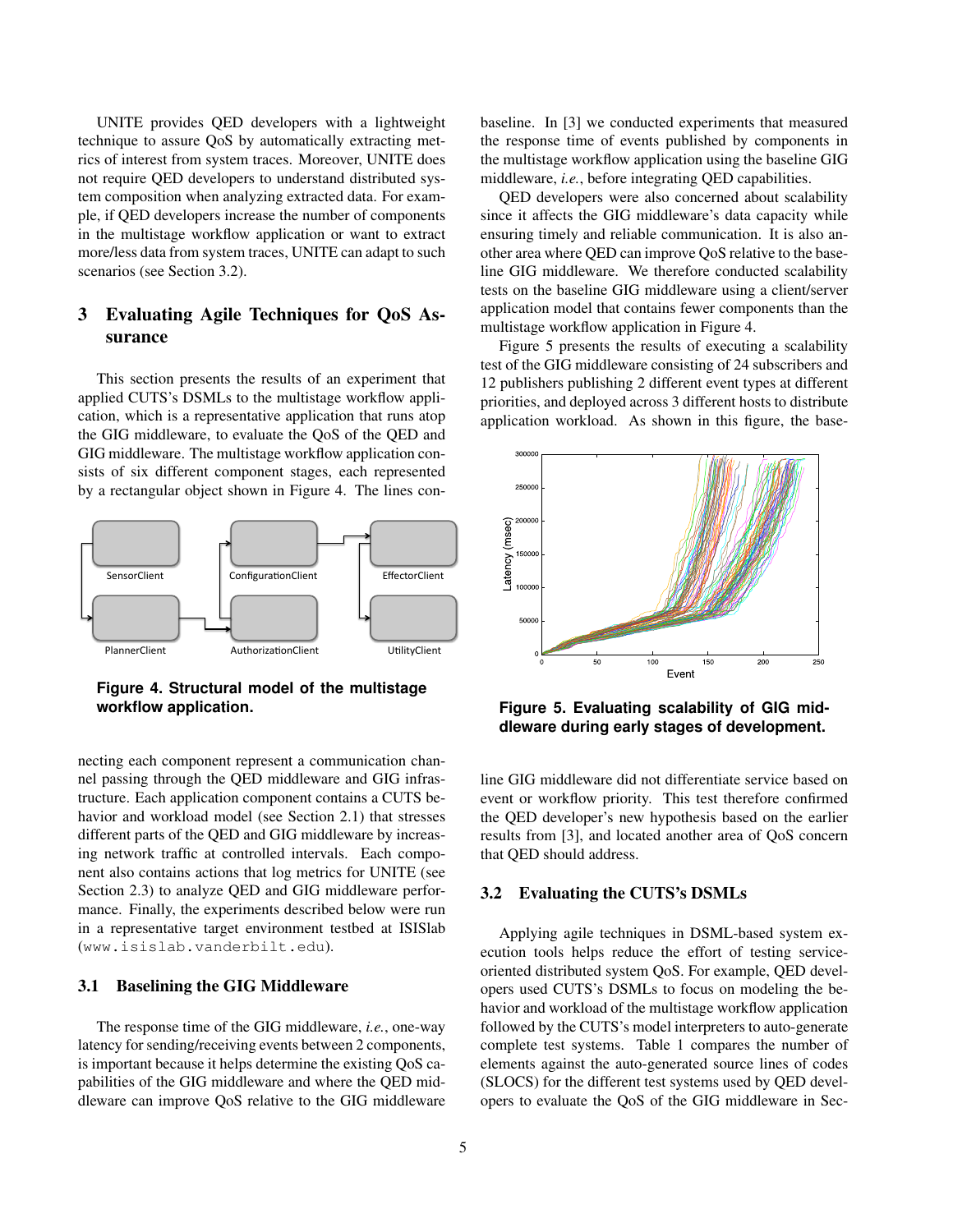tion 3.1. This table highlights how the number of modeling

| Table 1. CUTS model elements vs. SLOCS of |  |  |
|-------------------------------------------|--|--|
| auto-generated code.                      |  |  |

| Application         | <b>Model Elements</b> | <b>SLOCS</b> |
|---------------------|-----------------------|--------------|
| Client/Server       | $\sim 20$             | $\sim$ 530   |
| Multistage Workflow | $\sim$ 80             | $\sim$ 1.760 |

elements needed to define the test systems for the experiments conducted in Section 3.1 is substantially less than the SLOC. QED developers thus required less time and effort generating and running tests in their target environment than implementing it manually.

CUTS's agile techniques also alleviates the complexity of analyzing results for the distributed systems using UNITE (see Section 2.3). Table 2 quantifies the effort need to analyze results for both client/server and the multistage workflow application used to evaluate the GIG middleware. This table shows that the QoS unit test specifi-

**Table 2. QoS unit test specification vs. analysis in UNITE.**

| <b>Application</b>  | <b>Formats: Groups</b> | <b>Messages</b> |
|---------------------|------------------------|-----------------|
| Client/Server       | 2:1                    | $\sim$ 54.660   |
| Multistage Workflow | 2:1                    | $\sim$ 236.230  |

cation is a lightweight process because the number of log formats and group specifications needed to process log messages that contain metrics of interest is substantially lower than the number of log messages collected during a test run that contain metrics of interest for evaluating the QoS unit test.Likewise, as system complexity grows, the number of log formats for the QoS unit test remains constant. Assuming log formats remain stable, UNITE's QoS unit test specification process is thus a one-time effort for software developers.

## 4 Concluding Remarks

This article showed how agile techniques realized in DSML-based system execution modeling tools, such as CUTS, help improve QoS assurance for service-oriented distributed systems throughout their lifecycle. By using DSML-based system execution modeling tools, developers need not wait until system integration time to perform critical QoS testing nor must they exert significant effort creating these tests manually. Based on our results and experience developing and applying CUTS to the QED/GIG middleware and its applications we learned the following lessons:

- DSML-based system execution modeling tools provide practical solutions that attack the serializedphasing development problem. As systems grow in size and complexity, it becomes essential to alleviate the effects of serialized phasing. Our experience applying CUTS to the QED project showed that DSMLbased system execution modeling tools can locate performance bottlenecks during early stages of the software lifecycle and readily adapt to different scenarios with little effort.
- DSML-based system execution modeling tools are more cost-effective on large-scale, long-running projects. DSML-based system execution modeling tools are most effective on large-scale projects with relatively long software lifecycles, *e.g.*, 1-2 years or more. Although learning the DSMLs does not require significant effort, the modeling process is manual and requires a dedicated set of team members to manage it. As DSML-based system execution modeling tools become more automated they will be easier to apply to projects with shorter software lifecycles and will not need dedicated team members to manage their processes.
- DSML-based system execution modeling tools are best utilized by system integrators rather than system developers since the overhead associated with learning system execution modeling tool DSMLs is not comparable to programmers who write source code for the target architecture. System integrators, however, often have less domain knowledge about the target architecture. The effort needed to train system integrators on the DSMLs therefore has greater payoff in the long-run, especially since models are technology-, language-, and architecture-independence and thus can be reused across different application domains.
- DSML-based system execution modeling tools offer a cost-effective approach to validating QoS properties. System integrators are usually responsible for validating QoS properties throughout the software lifecycle. Instead of requiring system integrators to become knowledgeable of the target architecture, DSMLs enable them to remain within their domain knowledge. Moreover, the DSMLs require less effort to realize integration tests, which helps shift system integrators effort to more important tasks, such as exploring the configuration space and its effects on QoS properties.

CUTS and its associated DSMLs are available in opensource format for download at www.cs.iupui.edu/ CUTS.